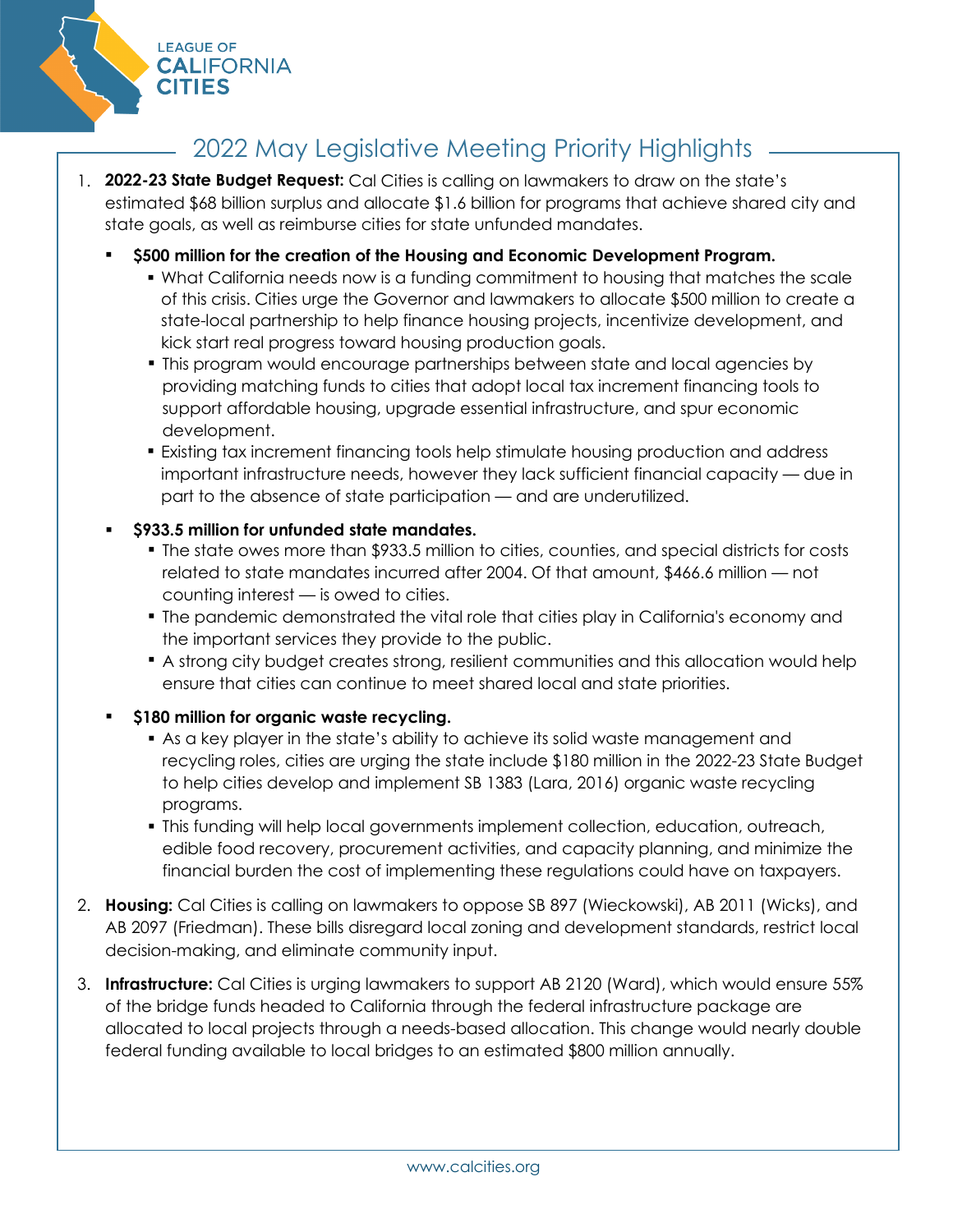

- 4. **Homelessness:** Cal Cities is calling on lawmakers to support AB 2547 (Nazarian), SB 929 (Eggman), and SB 1154 (Eggman), which would increase data to improve access to behavioral health services — especially for unhoused residents — and provide housing subsidies for vulnerable populations who are either experiencing homelessness or at imminent risk of experiencing homelessness.
- 5. **Climate Resiliency:** Cal Cities is a proud co-sponsor of AB 1985 (R. Rivas), which would create an online database of organic waste products on the market so local governments can connect with local farmers and community members seeking their organic waste products and continue to explore needed changes to the procurement requirement in the SB 1383 (Lara, 2016) regulations.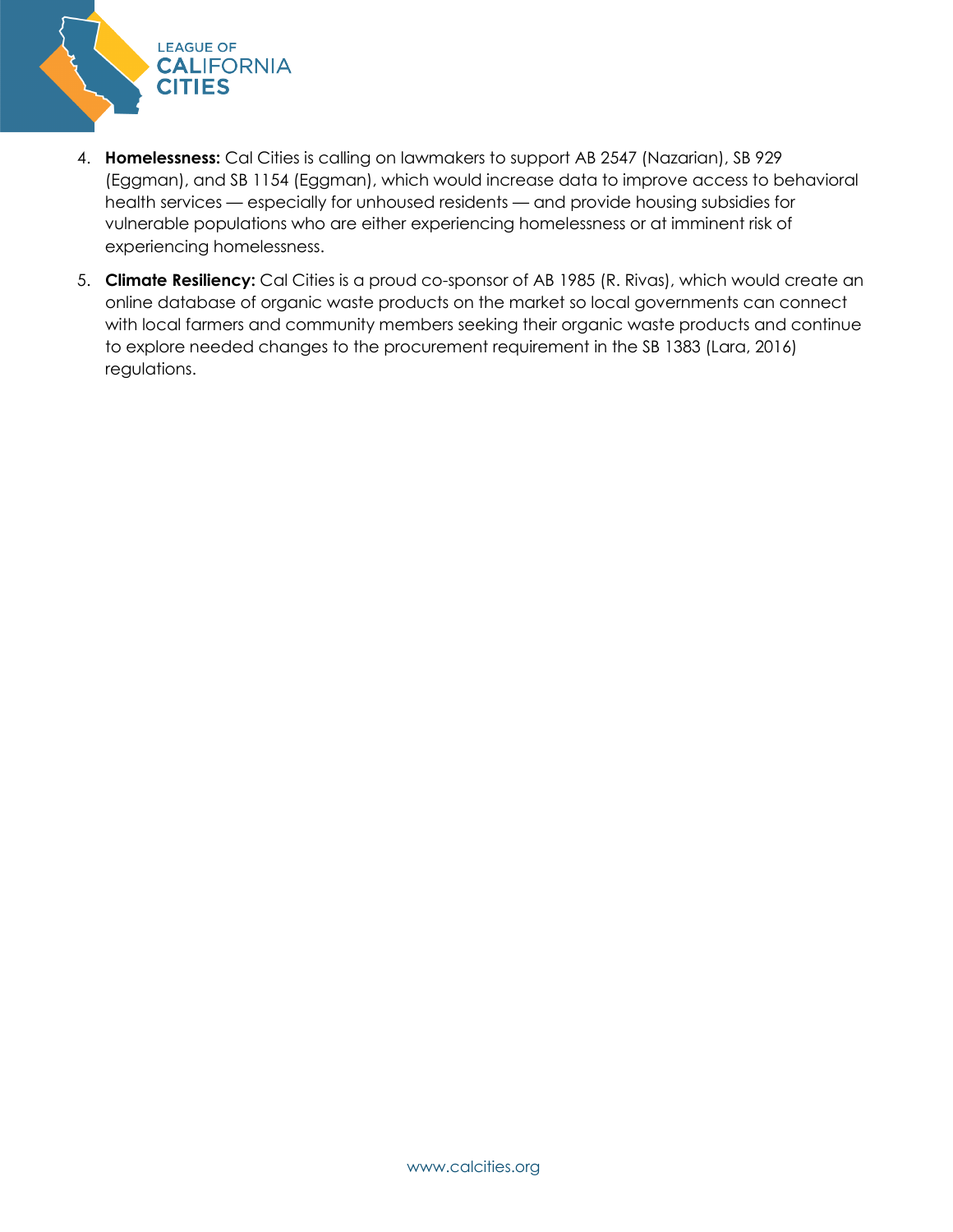

# **Housing**

# **2022 Cal Cities Action Agenda priority**

Secure funding to increase the supply and affordability of housing and reform state housing laws to retain local authority.

Housing supply and affordability are two of the most critical issues facing Californians today. Cities are currently making significant investments to update housing plans to accommodate millions of new units of housing. By the end of 2022, hundreds of cities will have identified and planned for more than two million units of additional housing statewide. Those two million units are on top of the millions of homes that cities have already planned, zoned, and approved previously. Despite this progress, many of the proposed housing bills in recent years include policies that override constitutionally recognized local decision-making, disregard community input, and do little to spur much-needed housing construction.

# **Priority housing bills**

# **\$500 million State Budget request: Creation of the Housing and Economic Development Program. SUPPORT**

Cal Cities is calling on the Governor and lawmakers to allocate \$500 million in the budget for a new Housing and Economic Development Program. This program would encourage partnerships between state and local agencies by providing matching funds to cities that adopt local tax increment financing tools to support affordable housing, upgrade essential infrastructure, and stimulate economic development.

# **SB 897 (Wieckowski) Accessory Dwelling Units. OPPOSE**

This measure would significantly amend the statewide standards that apply to locally adopted ordinances concerning the construction of accessory dwelling units (ADUs), even though the law has been substantially amended nearly every year since 2016. SB 897 would require cities to allow ADUs to be constructed with a height of up 25 feet and permit constructed ADUs that are in violation of state building standards and in violation of local zoning requirements.

# **AB 2011 (Wicks) Affordable Housing and High Road Jobs Act of 2022. OPPOSE**

This measure would require nearly all cities to ministerially approve, without condition or discretion, certain affordable and mixed-use housing developments in areas of a city where office, retail, or parking are principally allowed regardless of any inconsistency with a local government's general plan, specific plan, zoning ordinance, or regulation.

# **AB 2097 (Friedman) Residential and Commercial Development. Parking Requirements. OPPOSE**

This measure would prohibit a local government from imposing or enforcing a minimum automobile parking requirement on residential, commercial, or other developments, without regard to the development size, if the development is located on a parcel within one-half mile of public transit.

# **Why these bills matter to cities**

• A major obstacle for cities to effectively plan and zone for more housing is the state's unrelenting push to legislate how we get that done, especially when much of recent legislation disregards local decision-making and community involvement. New, unproven, one-size-fits-all policies are not what is needed.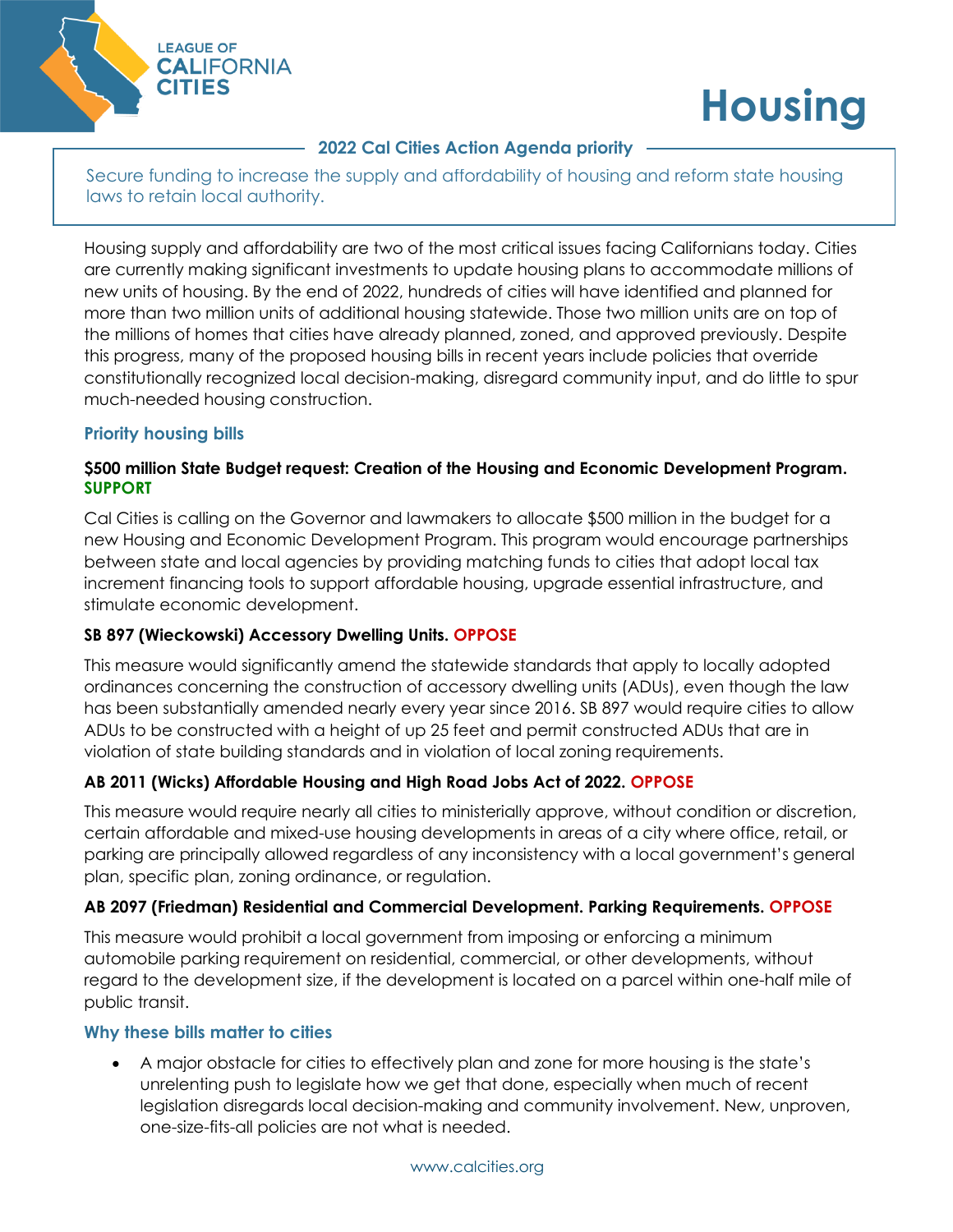

• What California needs now is a funding commitment to housing that matches the scale of this crisis. Cities urge the Governor and lawmakers to create a state-local partnership to help finance housing projects, incentivize development, and kick start real progress toward housing production goals.

**Housing**

- ADU standards have been substantially amended nearly every year since 2016, forcing city staff to expend limited resources to constantly update their locally adopted ordinances and with no demonstratable impact on increasing housing supply. SB 897 would once again amend the statewide standards, and cause disruption to already established communities.
- Cal Cities embraces mixed-use infill development as part of the solution to the housing crisis, however AB 2011 disregards local planning and zoning and fails to take into account the role local land use and zoning rules play in generating tax revenues, creating job centers, and providing local services.
- AB 2097 would give developers who are unaccountable to local voters the power to determine parking requirements for new buildings near public transit routes. This bill could in fact negatively impact the State's Density Bonus Law by no longer requiring developers to include affordable housing units in the project in exchange for a reduction in parking requirements. A one-size-fits-all approach to a one-size-fits-none issue will not work, as parking requirements are most successfully established at the local level based on community input and needs.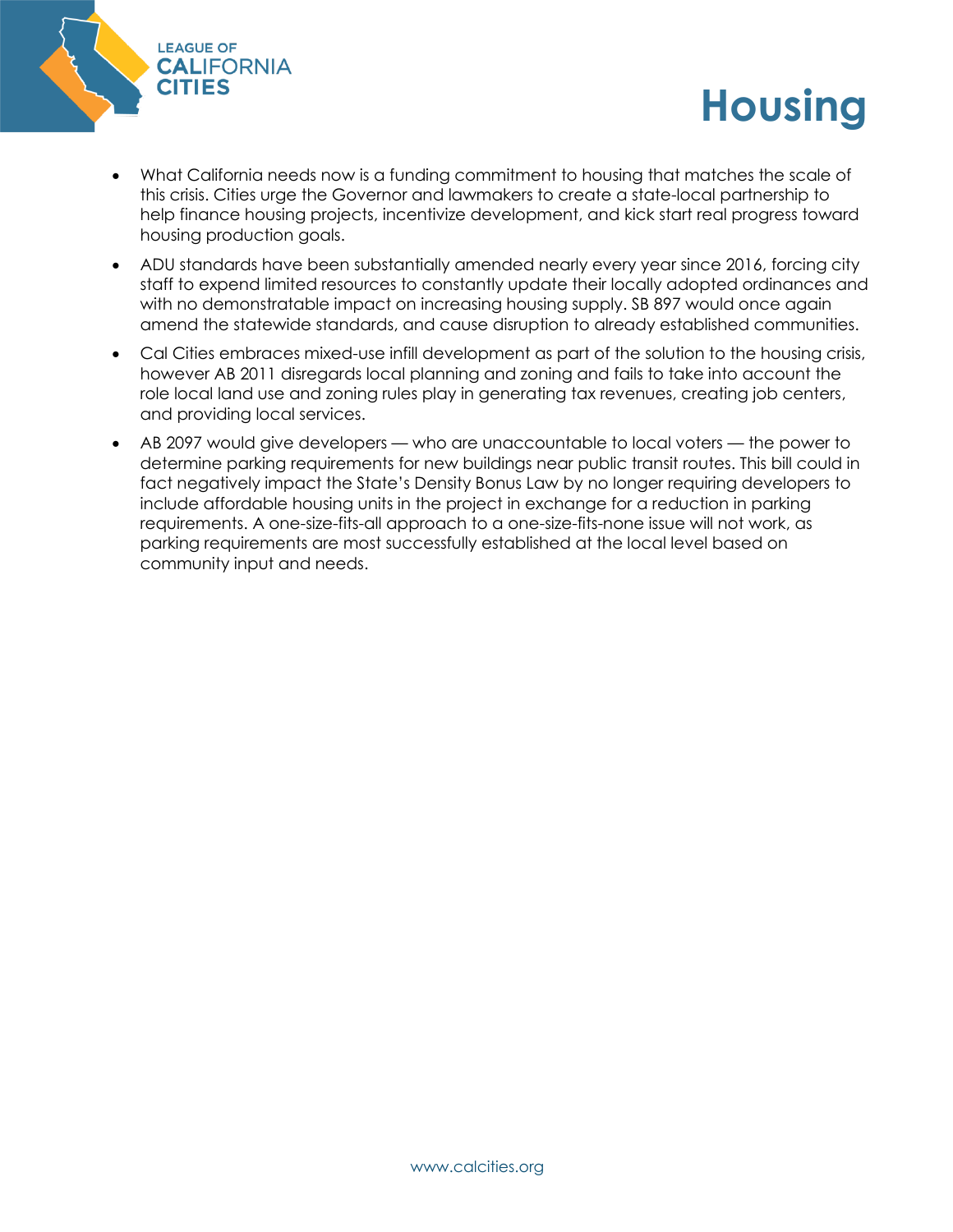



#### **2022 Cal Cities Action Agenda priority**

Attain investments to strengthen and sustain critical infrastructure.

Construction, maintenance, and operation of the state's infrastructure network is a major economic driver that all Californians depend on. Whether traveling by foot, bicycle, bus, rail, truck, or family automobile, Californians need a reliable and well-maintained local streets, roads, and bridges system.

With insufficient funding streams, it has long been a challenge for cities to maintain California's vast network of streets, roads, and bridges with. The local transportation funds that cities receive through SB 1 (Beall, 2017) help address this issue, however significant funding gaps for local infrastructure projects remain.

The local bridge repair and replacement needs are acute in California. California has over 12,000 locally-owned bridges — more than 4,300 of which are in need of serious and costly repairs. Despite many of these bridges being designed with a life expectancy of 75 to 100 years, nearly one-fifth of local bridges in California are at least 80 years old.

The recently passed federal infrastructure package will provide much-needed funding for road and bridge repairs that are desperately needed in communities throughout the state. California cities are eager to put these investments to work so they can invest in maintaining their infrastructure to prevent further deterioration or streets, roads, and bridges that are in poor condition.

# **Priority infrastructure bill**

#### **AB 2120 (Ward) Federal funding for local bridges. SUPPORT**

This measure would ensure 55% of the bridge funds headed to California through the federal infrastructure package are allocated to local projects through a needs-based allocation. These changes would more than double federal funding available to local bridges annually to an estimated \$800 million.

#### **Why this bill matters to cities**

The federal infrastructure package provides transformative investments for critical road and bridge repair. AB 2120 would invest billions of dollars over the next few years in repairing and replacing local bridges in communities across the state to address critical safety issues and deferred maintenance.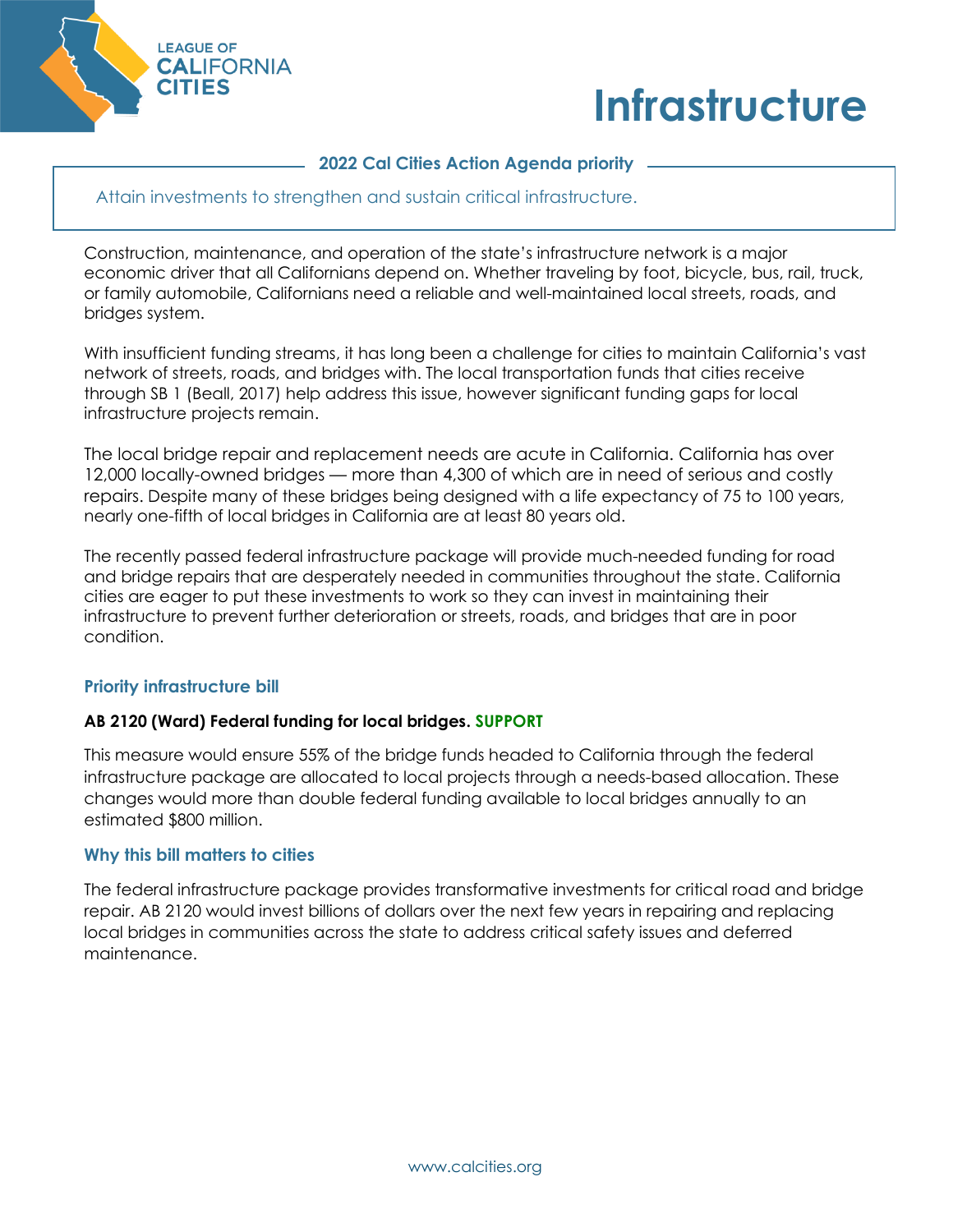



# **2022 Cal Cities Action Agenda priority**

Secure increased funding and resources to prevent homelessness and assist individuals experiencing homelessness.

California has experienced an alarming spike in homelessness over the past decade, with a significant increase in the number of unsheltered people in cities. Cities throughout the state are at the forefront of responding to this crisis, providing temporary and emergency housing and partnering with counties to help connect individuals with behavioral health services. However, additional funding is needed to provide navigation assistance, emergency shelters, permanent supportive housing, and services.

Cal Cities supports the efforts of the Legislature and Governor to provide additional resources to unhoused residents, and will continue to engage on legislation related to behavioral health services, conservatorship reform, and data collection to improve service outcomes.

#### **Priority homelessness bills**

#### **AB 2547 (Nazarian) Housing Stabilization to Prevent and End Homelessness Among Older Adults and People with Disabilities Act. SUPPORT**

This measure would require the Department of Aging to create and administer a competitive grant program to provide housing subsidies to older adults and individuals with disabilities who are either experiencing homelessness or at imminent risk of experiencing homelessness.

#### **SB 929 (Eggman) Community mental health services: data collection. SUPPORT**

This measure would expand the type of data the State Department of Health Care Services would be required to collect and publish related to conservatorship in California.

# **SB 1154 (Eggman) Facilities for mental health or substance use disorder crisis: database. SUPPORT**

This measure would establish a real-time bed registry to collect, aggregate, and display information to help providers quickly find treatment for clients, thereby reducing delays or extended stays in emergency rooms.

#### **Why these bills matter to cities**

- Homelessness is a humanitarian crisis. Cities throughout the state have been focused on assisting those experiencing homeelssnes, however no single municipality has the resources to solve the crisis on its own.
- Increasing access to data illustrating effective behavioral health services is essential to understanding which local, regional, and state programs are creating real results and how state resources can be directed to those programs. That is why Cal Cities supports SB 929 (Eggman)and SB 1154 (Eggman), which would improve outcomes for these critical services.
- City officials are working hard to support California's unhoused population, particularly those within our aging community and those with disabilities. AB 2547 (Nazarian) is a step in the right direction, focusing on preventing homelessness for those at risk by keeping individuals in their homes.